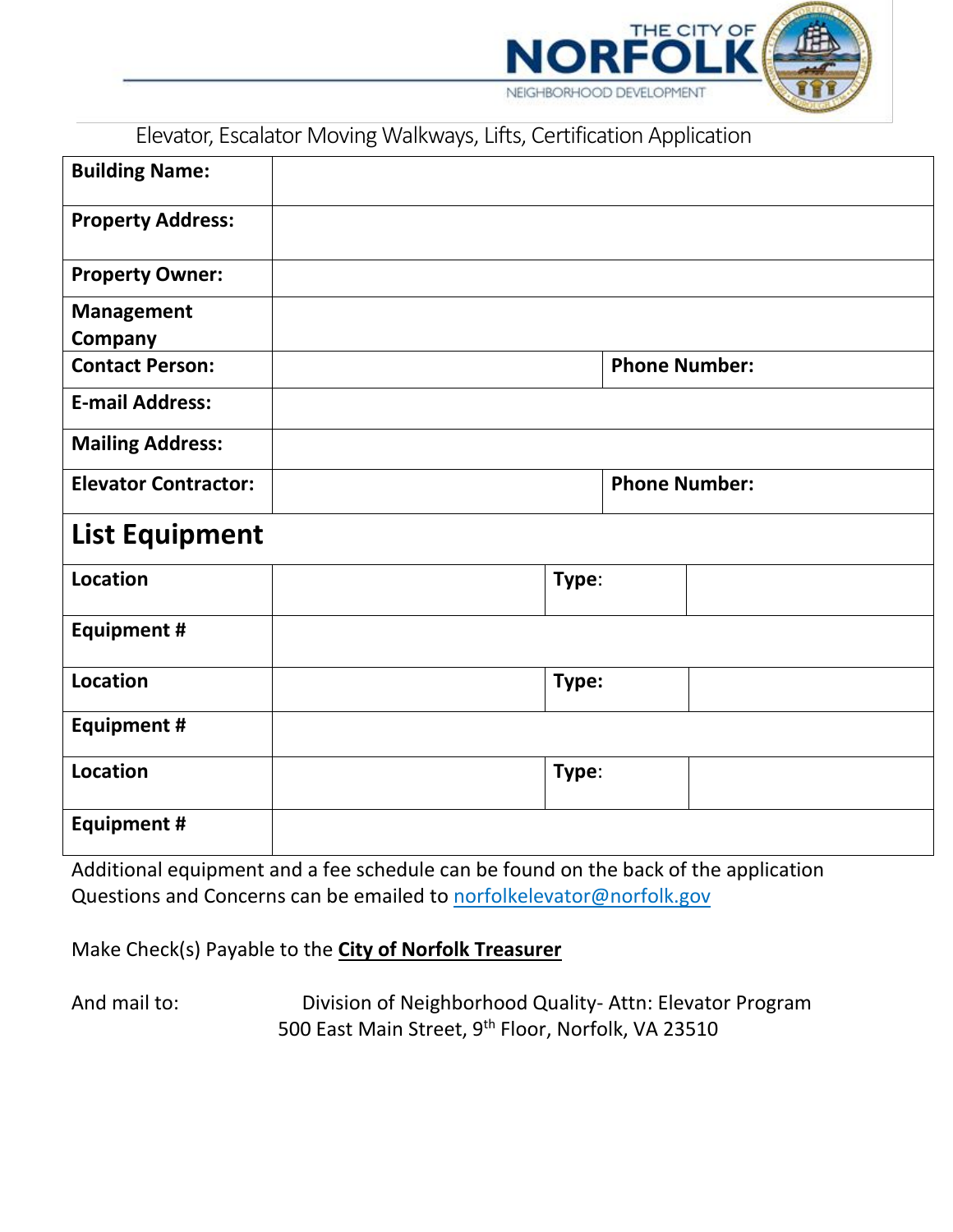

Elevator, Escalator Moving Walkways, Lifts, Certification Application

**Failure to obtain and provide an annual inspection report will result in the discontinuance of service of equipment to include placarding in accordance with the Virginia Maintenance Code section 106.3**

## *Approved Third Party Elevator Inspectors for the City of Norfolk*

| Atis Elevator Inspections, LLC<br>1976 Innerbelt Business Central Drive<br>St. Louis, Mo. 63114-5760<br>(855) 755-2847<br>Info@atis.com                                                 | <b>Bayline Lift Technologies</b><br>249 E. Little Creek Road<br>Suite 203<br>Norfolk, Va. 23505<br>(757) 583-8900<br>ghughes@baylinelift.com              |
|-----------------------------------------------------------------------------------------------------------------------------------------------------------------------------------------|-----------------------------------------------------------------------------------------------------------------------------------------------------------|
| <b>EEIS/Elevating Equipment Inspection</b><br>Service<br>208 W Depot Street<br>Bedford, Va. 24523<br>(540) 551-5520<br>(800) 346-0287<br>admin@eeisonline.com                           | <b>Genesis Elevator Inspections</b><br>4241 Indian Run Rd.<br>Amissville, Va. 20106<br>(540) 359-0923<br>Davidsettle01@gmail.com                          |
| National Elevator Inspection Services<br>P.O. Box 952<br>Norfolk, Va. 23501<br>(757) 286-6793<br>$(800) 886 - 6347$<br>www.us.bureauveritas.com<br>Brandon.upright@us.bureauveritas.com | <b>Overlord Services, LLC</b><br>1238 Gatewood Road<br>Newport News, Va. 23601<br>(757) 508-0847<br>Info@overlordservices.com<br>www.overlordservices.com |